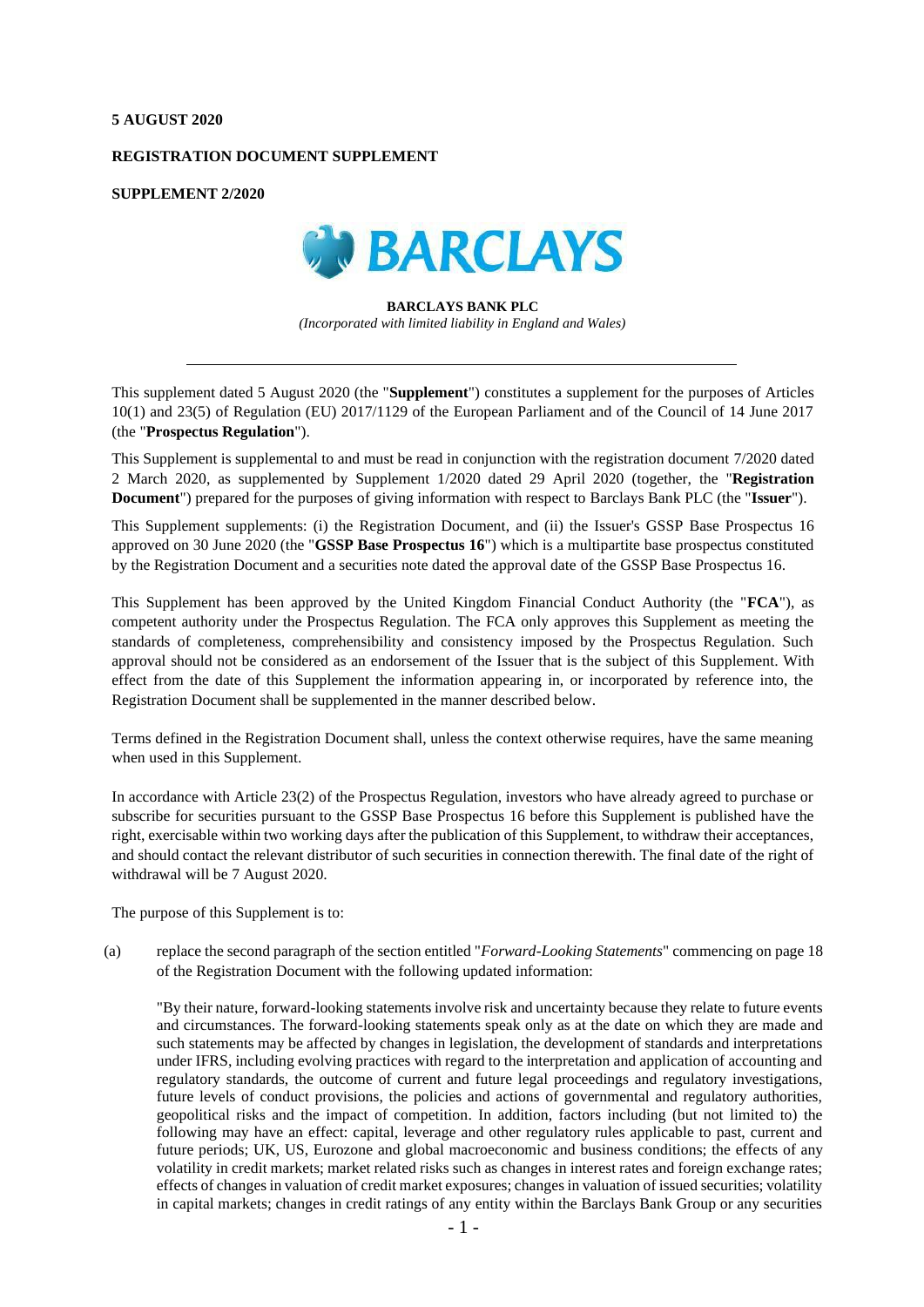issued by such entities; direct and indirect impacts of the coronavirus (COVID-19) pandemic; instability as a result of the exit by the UK from the EU and the disruption that may subsequently result in the UK and globally; and the success of future acquisitions, disposals and other strategic transactions. A number of these influences and factors are beyond the Barclays Bank Group's control. As a result, the Barclays Bank Group's actual financial position, future results, dividend payments, capital, leverage or other regulatory ratios or other financial and non-financial metrics or performance measures may differ materially from the statements or guidance set forth in the Barclays Bank Group's forward-looking statements. Additional risks and factors which may impact the Barclays Bank Group's future financial condition and performance are identified in the Barclays Bank Group's filings with the SEC (including, without limitation, in the 20-F and the Interim Results Announcement), which are available on the SEC's website at [http://www.sec.gov.](http://www.sec.gov/)";

(b) amend the section entitled "*Risk Factors - Principal Risks relating to the Issuer - Material existing and emerging risks potentially impacting more than one principal risk*" commencing on page 1 of the Registration Document by deleting in its entirety the wording appearing under the heading "2. Risks relating to the impact of COVID-19" and replacing it with the following:

"The COVID-19 pandemic has had, and continues to have, a material impact on businesses around the world and the economic environments in which they operate. There are a number of factors associated with the pandemic and its impact on global economies that could have a material adverse effect on (among other things) the profitability, capital and liquidity of financial institutions such as Barclays Bank Group.

The COVID-19 pandemic has caused disruption to the Barclays Bank Group's customers, suppliers and staff globally. Most jurisdictions in which the Barclays Bank Group operates have implemented severe restrictions on the movement of their respective populations, with a resultant significant impact on economic activity in those jurisdictions. These restrictions are being determined by the governments of individual jurisdictions (including through the implementation of emergency powers) and impacts (including the timing of implementation and any subsequent lifting of restrictions) may vary from jurisdiction to jurisdiction. It remains unclear how this will evolve through 2020 (including whether there will be subsequent waves of the COVID-19 pandemic and whether and in what manner previously lifted restrictions will be re-imposed) and the Barclays Bank Group continues to monitor the situation closely. However, despite the COVID-19 contingency plans established by the Barclays Bank Group, its ability to conduct business may be adversely affected by disruptions to its infrastructure, business processes and technology services, resulting from the unavailability of staff due to illness or the failure of third parties to supply services. This may cause significant customer detriment, costs to reimburse losses incurred by the Barclays Bank Group's customers, potential litigation costs (including regulatory fines, penalties and other sanctions), and reputational damage.

In many of the jurisdictions in which the Barclays Bank Group operates, schemes have been initiated by central banks, national governments and regulators to provide financial support to parts of the economy most impacted by the COVID-19 pandemic. These schemes have been designed and implemented at pace, meaning lenders (including the Issuer) continue to address operational issues which have arisen in connection with the implementation of the schemes, including resolving the interaction between the schemes and existing law and regulation. In addition, the details of how these schemes will impact the Barclays Bank Group's customers and therefore the impact on the Barclays Bank Group remains uncertain at this stage. However, certain actions (such as the introduction of payment holidays for certain consumer lending products or the cancellation or waiver of fees associated with certain products) may negatively impact the effective interest rate earned on certain of the Barclays Bank Group's portfolios and lower fee income being earned on certain products. Lower interest rates globally will negatively impact net interest income earned on certain of the Barclays Bank Group's portfolios. Both of these factors may in turn negatively impact the Barclays Bank Group's profitability. Furthermore, the introduction of, and participation in, central-bank supported loan and other financing schemes introduced as a result of the COVID-19 pandemic may negatively impact the Barclays Bank Group's risk weighted assets ("**RWAs**"), level of impairment and, in turn, capital position (particularly when any transitional relief applied to the calculation of RWAs and impairment expires). This may be exacerbated if the Barclays Bank Group is required by any government or regulator to offer forbearance or additional financial relief to borrowers.

As these schemes and other financial support schemes provided by national governments (such as job retention and furlough schemes) expire, are withdrawn or are no longer supported, the Barclays Bank Group may experience a higher volume of defaults and delinquencies in certain portfolios and may initiate collection and enforcement actions to recover defaulted debts. Where defaulting borrowers are harmed by the Barclays Bank Group's conduct, this may give rise to civil legal proceedings, including class actions, regulatory censure, potentially significant fines and other sanctions, and reputational damage. Other legal disputes may also arise between the Barclays Bank Group and defaulting borrowers relating to matters such as breaches or enforcement of legal rights or obligations arising under loan and other credit agreements. Adverse findings in any such matters may result in the Barclays Bank Group's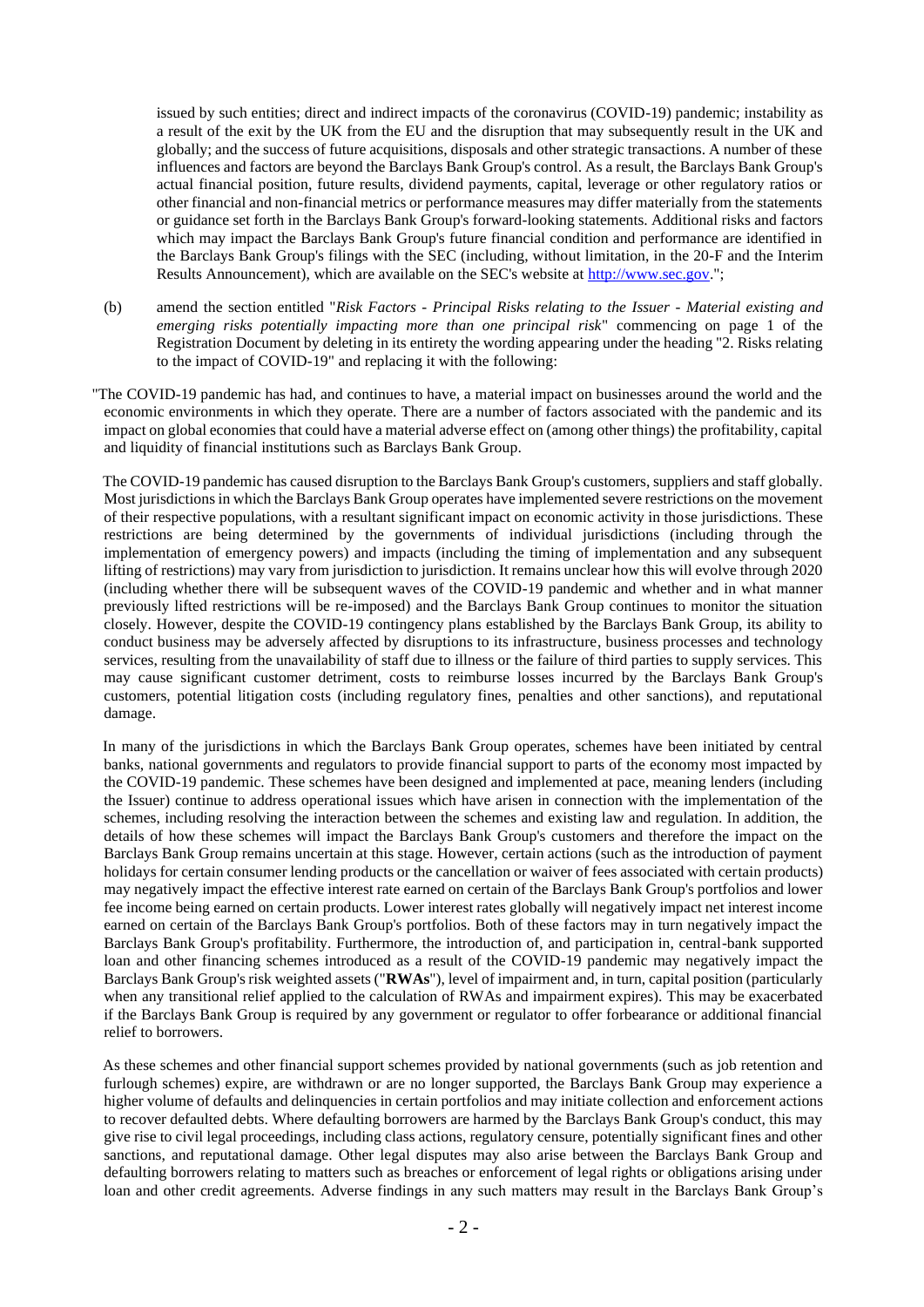rights not being enforced as intended. For further details on legal risk and legal, competition and regulatory matters, refer respectively to page 36 of the 20-F and Note 14 (*Legal, competition and regulatory matters*) on pages 38 to 42 of the Interim Results Announcement.

The actions taken by various governments and central banks, in particular in the United Kingdom and the United States, may indicate a view on the potential severity of any economic downturn and post recovery environment, which from a commercial, regulatory and risk perspective could be significantly different to past crises and persist for a prolonged period. The COVID-19 pandemic has led to a weakening in gross domestic product in most jurisdictions in which the Barclays Bank Group operates and an expectation of higher unemployment and lower house prices in those same jurisdictions. These factors all have a significant impact on the modelling of expected credit losses ("**ECLs**") by the Barclays Bank Group. As a result, the Barclays Bank Group has experienced higher ECLs during the first half of 2020 compared to prior periods and this trend may continue in the second half of 2020. The economic environment remains uncertain and future impairment charges may be subject to further volatility (including from changes to macroeconomic variable forecasts) depending on the longevity of the COVID-19 pandemic and related containment measures, as well as the longer term effectiveness of central bank, government and other support measures. For further details on macroeconomic variables used in the calculation of ECLs, refer to pages 12 to 13 of the Interim Results Announcement. In addition, ECLs may be adversely impacted by increased levels of default for single name exposures in certain sectors directly impacted by the COVID-19 pandemic (such as the oil and gas, retail, airline, and hospitality and leisure sectors).

Furthermore, the Barclays Bank Group relies on models to support a broad range of business and risk management activities, including informing business decisions and strategies, measuring and limiting risk, valuing exposures (including the calculation of impairment), conducting stress testing and assessing capital adequacy. Models are, by their nature, imperfect and incomplete representations of reality because they rely on assumptions and inputs, and so they may be subject to errors affecting the accuracy of their outputs and/or misused. This may be exacerbated when dealing with unprecedented scenarios, such as the COVID-19 pandemic, due to the lack of reliable historical reference points and data. For further details on model risk, refer to page 42 of the 20-F.

The disruption to economic activity globally caused by the COVID-19 pandemic could adversely impact the Barclays Bank Group's other assets such as goodwill and intangibles, and the value of Barclays Bank PLC's investments in subsidiaries. It could also impact the Barclays Bank Group's income due to lower lending and transaction volumes due to volatility or weakness in the capital markets. Other potential risks include credit rating migration which could negatively impact the Barclays Bank Group's RWAs and capital position, and potential liquidity stress due to (among other things) increased customer drawdowns, notwithstanding the significant initiatives that governments and central banks have put in place to support funding and liquidity. Furthermore, a significant increase in the utilisation of credit cards by customers could have a negative impact on the Barclays Bank Group's RWAs and capital position.

Central bank and government actions and other support measures taken in response to the COVID-19 pandemic may also create restrictions in relation to capital. Restrictions imposed by governments and/or regulators may further limit management's flexibility in managing the business and taking action in relation to capital distributions and capital allocation.

Any and all such events mentioned above could have a material adverse effect on the Barclays Bank Group's business, financial condition, results of operations, prospects, liquidity, capital position and credit ratings (including potential credit rating agency changes of outlooks or ratings), as well as on the Barclays Bank Group's customers, employees and suppliers.";

(c) supplement the section entitled "*Information Incorporated by Reference*" commencing on page 17 of the Registration Document and incorporate by reference into the Registration Document the unaudited Interim Results Announcement of the Issuer, as filed with the SEC on Form 6-K (including exhibits thereto) on 29 July 2020 in respect of the six months ended 30 June 2020 (the "**Interim Results Announcement**"). The Interim Results Announcement is available in electronic form at [https://home.barclays/content/dam/home](https://home.barclays/content/dam/home-barclays/documents/investor-relations/ResultAnnouncements/H12020/Barclays-Bank-PLC-6K-Interim-2020-Results-Announcement.pdf)[barclays/documents/investor-relations/ResultAnnouncements/H12020/Barclays-Bank-PLC-6K-Interim-](https://home.barclays/content/dam/home-barclays/documents/investor-relations/ResultAnnouncements/H12020/Barclays-Bank-PLC-6K-Interim-2020-Results-Announcement.pdf)[2020-Results-Announcement.pdf.](https://home.barclays/content/dam/home-barclays/documents/investor-relations/ResultAnnouncements/H12020/Barclays-Bank-PLC-6K-Interim-2020-Results-Announcement.pdf)

The Interim Results Announcement has been filed with the FCA and shall be deemed to be incorporated in, and form part of, the Registration Document as supplemented by this Supplement. The Interim Results Announcement may be inspected during normal business hours at Barclays Treasury, 1 Churchill Place, London, E14 5HP, United Kingdom and at the specified office of the Principal Paying Agent, at One Canada Square, London, E14 5AL, United Kingdom during the life of the Registration Document. It has also been filed with the SEC and is available in electronic form on the SEC's website at [https://www.sec.gov/Archives/edgar/data/312070/000165495420008100/a3949uir.htm;](https://www.sec.gov/Archives/edgar/data/312070/000165495420008100/a3949uir.htm)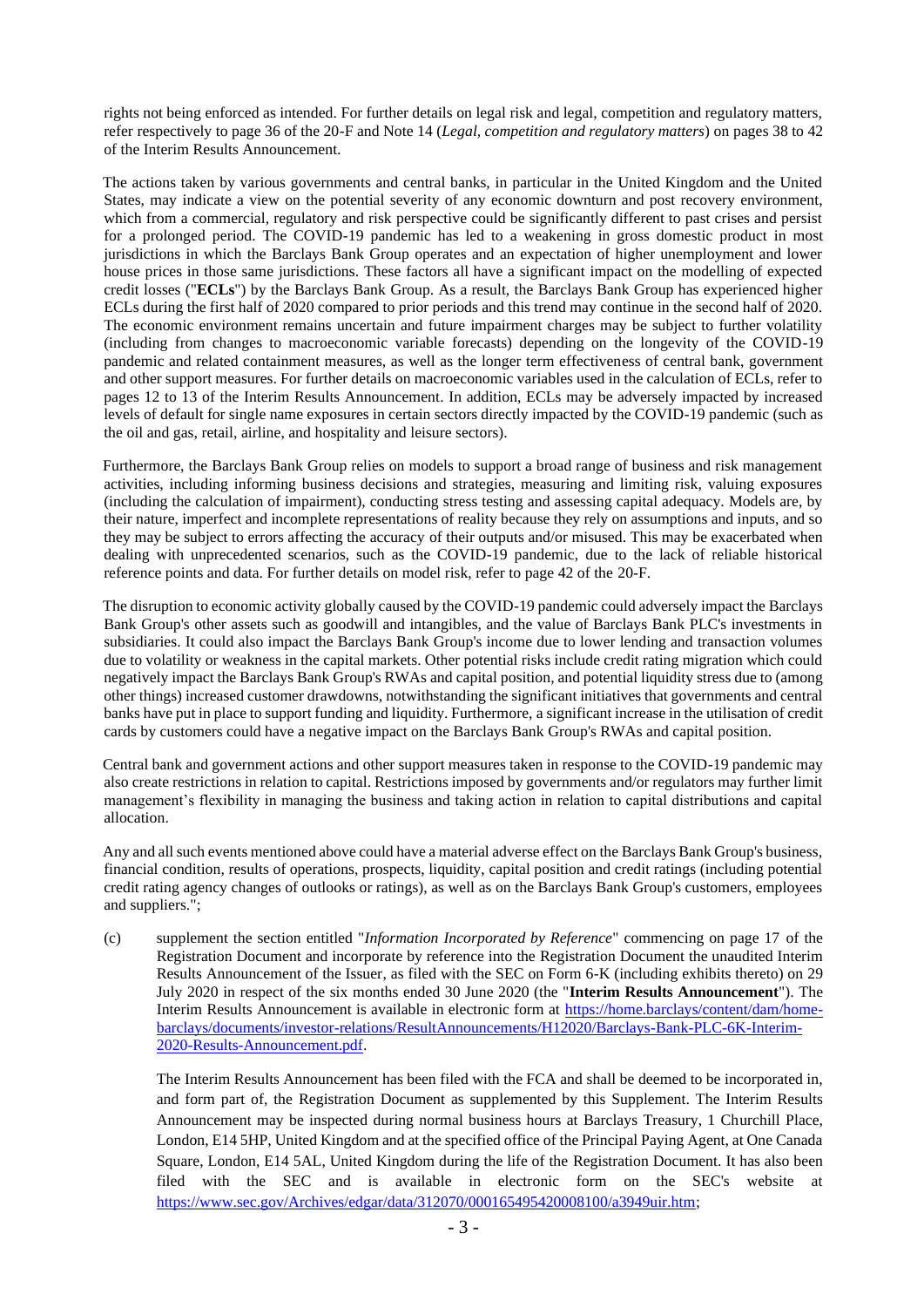(d) amend the sub-section entitled "*Directors*" under the section entitled "*The Issuer, the Barclays Bank Group and the Group*" commencing on page 20 of the Registration Document by replacing it with the following updated information:

| "Name                   | $Function(s)$ within the Issuer                          | Principal outside activities                                                                                                                                                                                                                                                                                      |
|-------------------------|----------------------------------------------------------|-------------------------------------------------------------------------------------------------------------------------------------------------------------------------------------------------------------------------------------------------------------------------------------------------------------------|
| Nigel Higgins           | Chairman and Non-Executive<br>Director                   | Group Chairman, Barclays PLC; Chairman, Sadler's<br>Wells; Non-Executive Director, Tetra Laval Group                                                                                                                                                                                                              |
| <b>James Staley</b>     | Chief Executive Officer and<br><b>Executive Director</b> | Group Chief Executive Officer and Executive<br>Director, Barclays PLC; Board Member, Institute of<br>International Finance; Board Member, Bank Policy<br>Institute                                                                                                                                                |
| Tushar Morzaria         | <b>Executive Director</b>                                | Executive Director and Group Finance Director,<br>Barclays PLC; Member, The 100 Group of the<br>FTSE 100 Finance Directors; Chair, Sterling Risk<br>Free References Rates Working Group; Non-<br>Executive Director, BP plc (Non-Executive<br>Director, with effect from 1 September 2020)                        |
| Michael Ashley          | Non-Executive Director                                   | Non-Executive Director, Barclays PLC; Non-<br>Executive Director, Barclays Capital Securities<br>Limited; Member, International Ethics Standards<br>Board for Accountants; Member, ICAEW Ethics<br>Standards Committee; Member, Charity<br>Commission Board; Member, Cabinet Office Board                         |
| Tim Breedon             | Non-Executive Director                                   | Non-Executive Director, Barclays PLC; Non-<br>Executive Director, Barclays Capital Securities<br>Limited; Chairman, Apax Global Alpha Limited;<br>Non-Executive Director, Quilter PLC                                                                                                                             |
| Mary Anne<br>Citrino    | Non-Executive Director                                   | Non-Executive Director, Barclays PLC; Non-<br>Executive Director, Ahold Delhaize N.V.; Non-<br>Executive Director, Alcoa Corporation; Non-<br>Executive Director, HP Inc; Senior Advisor,<br><b>Blackstone</b>                                                                                                    |
| Mohamed A. El-<br>Erian | Non-Executive Director                                   | Non-Executive Director, Barclays PLC; Lead<br>Independent Director, Under Armour Inc.; Chief<br>Economic Advisor Allianz SE; Senior Advisor<br>Gramercy Funds Management; Senior Advisor,<br><b>Investcorp Bank BSC</b>                                                                                           |
| Dawn Fitzpatrick        | Non-Executive Director                                   | Non-Executive Director, Barclays PLC; Chief<br>Investment Officer, Soros Fund Management LLC;<br>Member, The New York Federal Reserve's Investor<br>Advisory Committee on Financial Markets;<br>Member, Advisory Board and Investment<br>Committee of the Open Society Foundations'<br>Economic Justice Programme |
| Mary Francis            | Non-Executive Director                                   | Non-Executive Director, Barclays PLC; Non-<br>Executive Director, Valaris PLC; Advisory Panel<br>Member, The Institute of Business Ethics; Member,<br>UK Takeover Appeal Board                                                                                                                                    |
| Diane<br>Schueneman     | Non-Executive Director                                   | Non-Executive Director, Barclays PLC; Non-<br>Executive Director, Barclays US LLC; Chair,<br>Barclays Execution Services Limited";                                                                                                                                                                                |

(e) replace the sub-section entitled "*Legal Proceedings*" under the section entitled "*The Issuer, the Barclays Bank Group and the Group*" on page 19 of the Registration Document with the following: